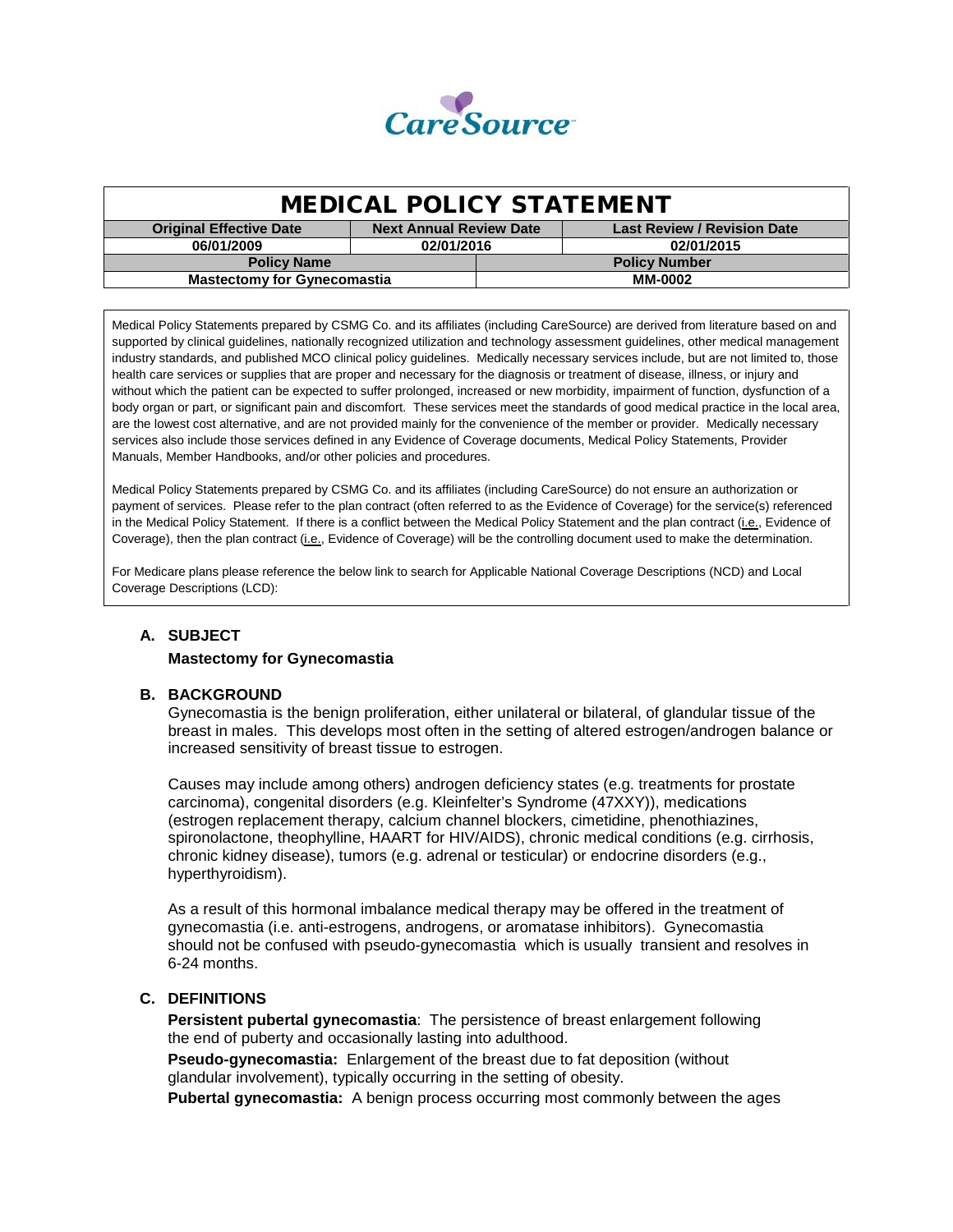

of 10 to 13 typically followed by regression in most cases.

# **D. POLICY**

### **Medical Necessity Criteria:**

Mastectomy for Gynecomastia is considered medically necessary when **1 OR MORE** of the following criteria are met:

- 1. Postpubertal male and **ALL** of the following criteria are met:
	- Gynecomastia has been present for 12 months or greater
	- **Gynecomastia has not regressed after cessation of medications (see above)**  *for a minimum of six months* **(i.e.) which are known to cause this condition, or medications cannot be discontinued for patient benefit; AND**
	- **Mammography or needle biopsy results reflect no evidence of breast cancer; AND**
	- **There is no evidence of other medical causes for gynecomastia, as indicated by normal results for ALL of the following tests:**
		- Hormone evaluation (i.e. testosterone, luteinizing hormone, follicle**stimulating hormone, estradiol, prolactin, beta-human chorionic gonadotropin); AND**
		- o **Liver enzymes; AND**
		- o **Serum creatinine; AND**
		- o **Thyroid function tests**; **AND**
		- Functional impairment is documented (i.e. chronic skin irritation, pain, paresthesias)
- 2. Pubertal male and **ALL** of the following:
	- **Functional impairment (i.e. chronic skin irritation, pain, paresthesias, related psychological disorder requiring therapy**
	- **Gynecomastia present for 2 OR MORE years**
	- *Preoperative photographs are provided.*
- 3. Mastectomy for Gynecomastia is considered **NOT MEDICALLY NECESSARY** under the following circumstances:
	- If the above listed criteria are not met.
	- Breast enlargement resulting from obesity.

**Liposuction:** to perform mastectomy for Gynecomastia is considered investigational and **NOT MEDICALLY NECESSARY**

#### **Reconstructive Surgery:**

Mastectomy for gynecomastia is **CONSIDERED RECONSTRUCTIVE** if it meets the following criteria:

- Is performed on abnormal structures of the breast arising from congenital defects or the result of trauma or disease of the breast
- Is associated with physical-functional impairment which can be improved by the surgery

**For Special Needs Plan members, reference the below link to search for applicable National Coverage Descriptions (NDC) and Local Coverage Descriptions (LDC):** [Local Coverage Determination for Cosmetic](http://www.cms.gov/medicare-coverage-database/details/lcd-details.aspx?LCDId=30733&ver=10&ContrId=212&SearchType=Advanced&CoverageSelection=Both&NCSelection=NCA%7cCAL%7cNCD%7cMEDCAC%7cTA%7cMCD&ArticleType=Ed%7cKey%7cSAD%7cFAQ&PolicyType=Final&s=42&KeyWord=gynecomastia&KeyWordLookUp=Doc&KeyWordSearchType=Exact&kq=true&bc=IAAAABAAAAAA) and Reconstructive Surgery

**For Medicare Plan members, refer to the CareSource policy and Applicable National Coverage Descriptions (NCD) and Local Coverage Descriptions (LCD).**

**If there is no NCD or LCD present, reference the CareSource Policy for coverage.**